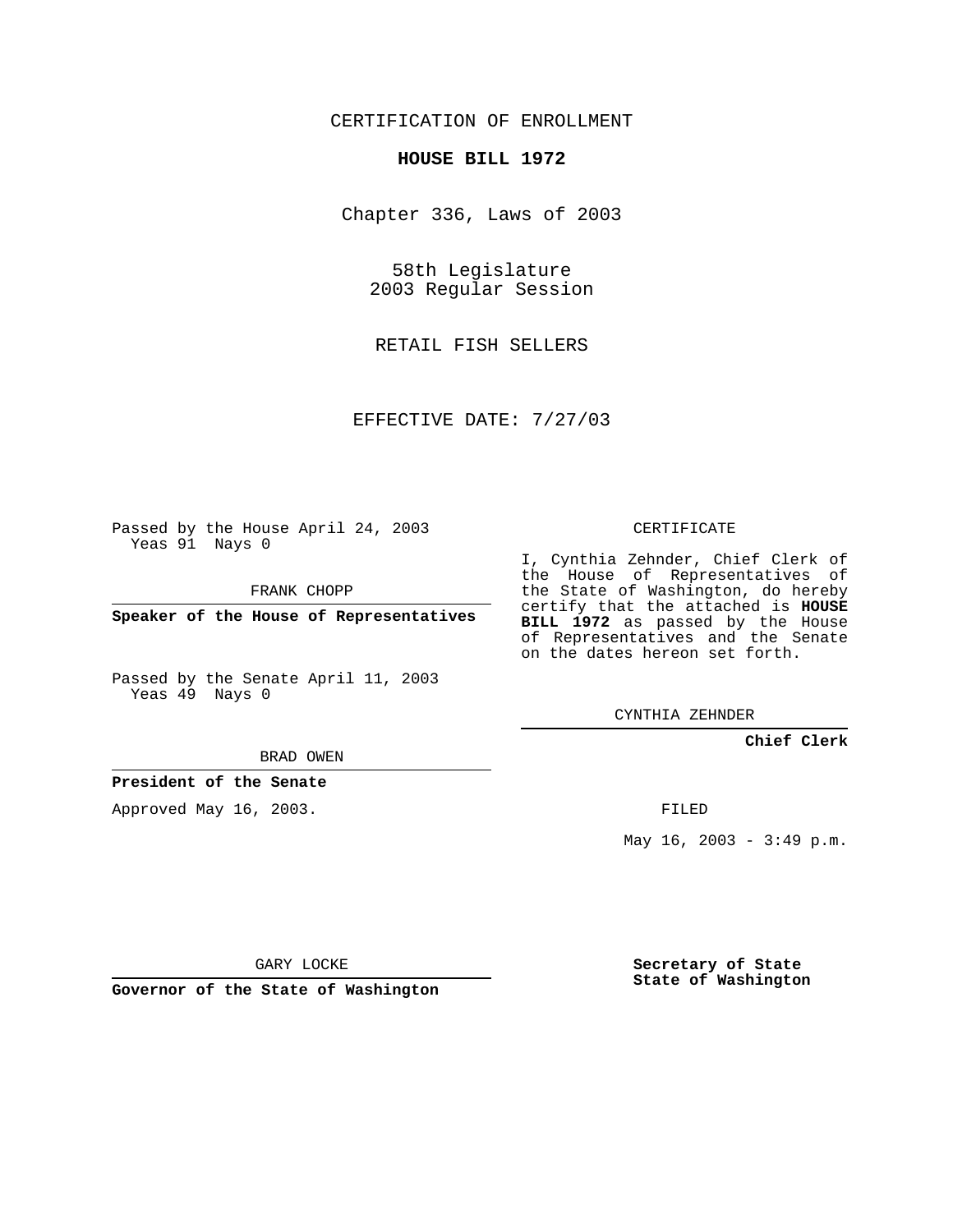## **HOUSE BILL 1972** \_\_\_\_\_\_\_\_\_\_\_\_\_\_\_\_\_\_\_\_\_\_\_\_\_\_\_\_\_\_\_\_\_\_\_\_\_\_\_\_\_\_\_\_\_

\_\_\_\_\_\_\_\_\_\_\_\_\_\_\_\_\_\_\_\_\_\_\_\_\_\_\_\_\_\_\_\_\_\_\_\_\_\_\_\_\_\_\_\_\_

## AS AMENDED BY THE SENATE

Passed Legislature - 2003 Regular Session

**State of Washington 58th Legislature 2003 Regular Session**

**By** Representative Hatfield

Read first time 02/18/2003. Referred to Committee on Fisheries, Ecology & Parks.

 AN ACT Relating to the accounting of the commercial harvest of food fish; adding a new section to chapter 77.15 RCW; and prescribing penalties.

BE IT ENACTED BY THE LEGISLATURE OF THE STATE OF WASHINGTON:

 NEW SECTION. **Sec. 1.** A new section is added to chapter 77.15 RCW to read as follows:

 Since violation of rules of the department relating to the accounting of the commercial harvest of food fish, commercialized game fish, and shellfish result in damage to the resources of the state, persons selling such fish and shellfish at retail, including but not limited to stores, markets, and restaurants, must maintain sufficient records for the department to be able to ascertain the origin of the fish and shellfish in their possession.

 (1) A retail fish seller is guilty of retail fish seller's failure to account for commercial harvest if the retail seller sells fish or shellfish at retail, the fish or shellfish were required to be entered on a Washington state fish receiving ticket, the seller is not a wholesale fish dealer or fisher selling under a direct retail sale